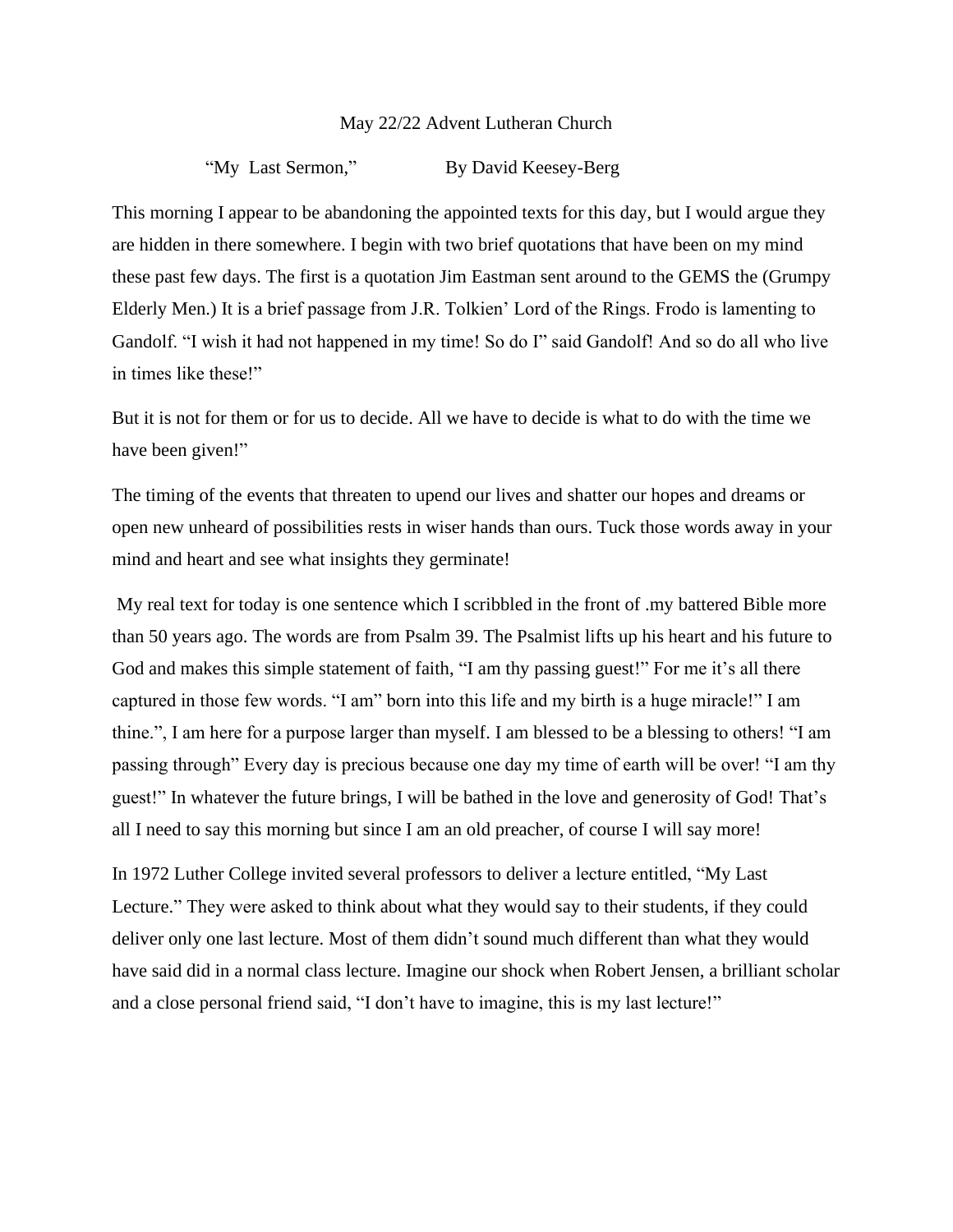He went on to explain that he believed that every attempt we make to put into words what we believe about reality or the meaning of our own life, we speak against the backdrop of our own death. So, this morning I welcome you to journey with me as we share my last sermon

Three weeks ago, I was given the assignment of preaching on this Gospel. Over the years, I have come back again and again to these comforting words. Jesus speaks about his departure but at the same time Jesus tells us that this a time of "birthing." Jesus tells we are being birthed into the new experience of living in the loving presence of the Holy Spirit, bringing the presence of God into every nook and cranny of our lives and in our troubled world.

The central promise of this text is that declaration by Jesus, that God is "with us", in times of distress and times of great joy," at the time of birthing and "with us" when we enter into whatever waits for us beyond this life.

While Jesus is emphasizing his "departure," My mind keeps drifting back to the sheer miracle of Jesus being birthed into our troubled world. The odds of any of us being born are astronomical, given all the things that needs to happen to make this miracle possible.

I regret that I have no real memories of my own birth, to say nothing of those months spent in the nurturing warmth of my mother's womb. Where I was fed by the perfect food designed to enable me to be formed into a living human being. Fortunately, these past few days, Sonja and my children have dug out large dusty boxes of old pictures. One of them is a picture of my mother gazing down with tender love on a very helpless early version of David Keesey-Berg.

I regret all these many years later, that I never thanked her properly for the gift of her life and her love. She provided the perfect environment for me to begin my journey. Our arrival into this world is a miracle and a mystery! I've been thinking a lot these last few days, about Jesus making that same journey with us.

It is, as Rachel Held Evans puts it, "a story almost impossible to believe!" The problem is, she uses the name "God", instead of "Jesus".

She writes, "Imagine, God shrinking down to the size of tiny zygote, planted in the soft lining of a women's womb. God growing fingers and toes. God inching down the birth channel and entering this world, covered in blood, perhaps into the sturdy arms of a midwife. God crying out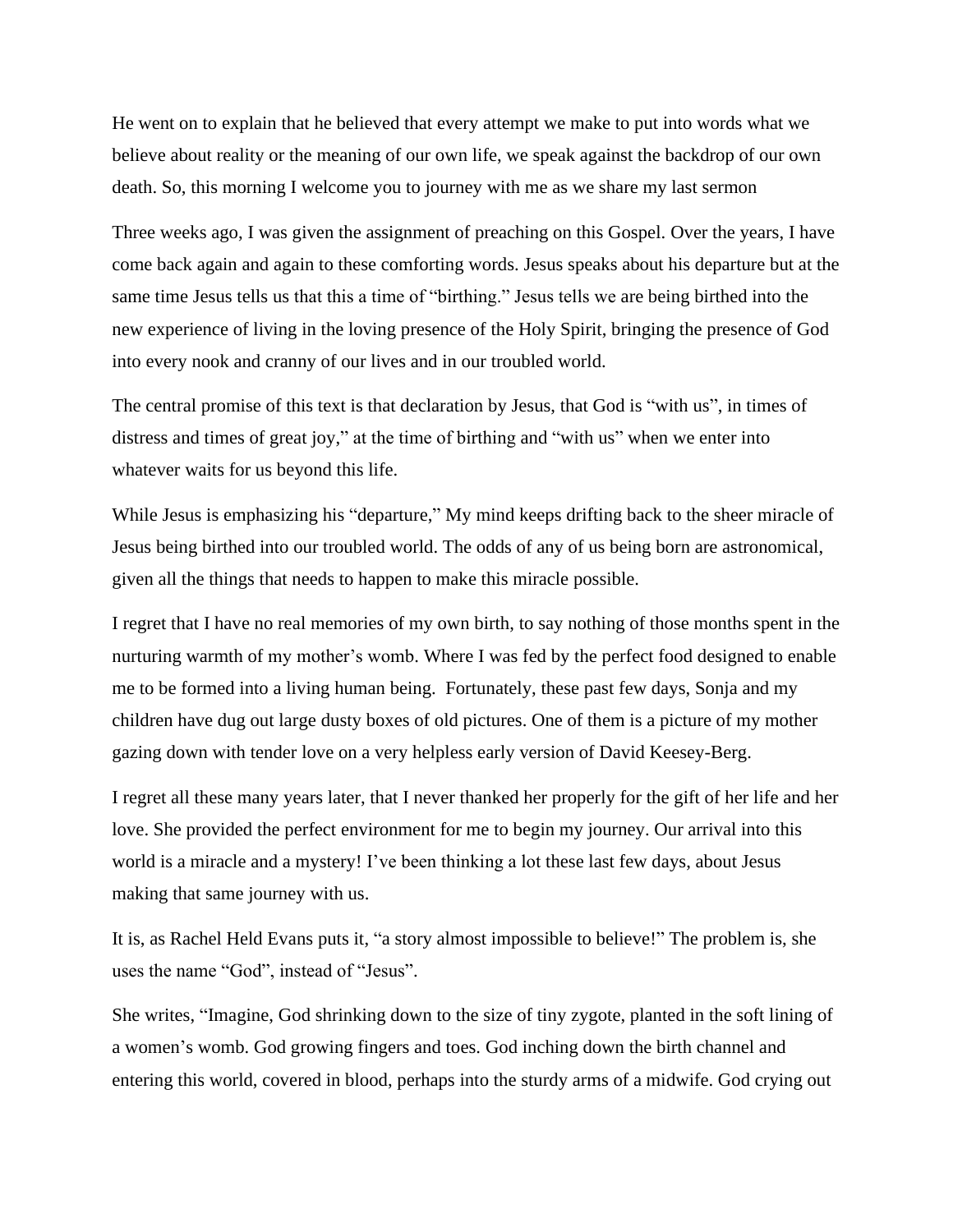in hunger, reaching out for his mother's breast. God totally relaxed, eyes closed, his chubby little arms raised over his head in a gesture of complete trust. God resting in his mother's lap.

I can't get around the fact that I struggle with the name of God being attached to that storyline. I guess it is the picture of God, not just Jesus, being in that place of total vulnerability. God trusting God's very self in bodily form to a very young woman. In that moment God needed to be fed by a woman. Before Jesus could fed us with bread and wine, he needed a woman to say to him, "this is my body, given for you."

As I come to the close of this challenging sermon, my eyes are drawn to the portrait that looms over my desk. It is my father standing in his pulpit clad his gown and stole. He is gazing down at me with a serious, but also, slightly bemused expression on his face, as though he is saying "well David, this time you got yourself in pretty deep didn't you?"

I treasure that picture, because my father played such a huge role in helping me to discover that I was here for a purpose. That God had blessed me so that I could be a blessing for those people who would make this journey with me.

Today, as I hear the clock ticking down, I am reminded that there will be a time in the future when there is no longer any one left to look up at that picture, with my warm, dawning sense of recognition, and no one except Jesus to feel that deep sense of love and gratitude I feel for that dear man.

But our sharing in what is to come is not dependent on our sight or memory. Fredrich Buechner shares a little memory of his children. They being dropped off by the school bus. He writes "I pick them up as they run to our car, not for keeps, but for this moment the world has given them back to me to me again, and whatever the world choses to do later, it cannot lay so much a hand on the "has-beenness" of this moment! The past is inviolate. We are none of us safe, but everything that has happened is safe. In all the reaches of eternity what has happed cannot be undone.

That tells us is that even our death does not change the value or contribution of our life. Nothing we have experienced or contributed to the great story of God's unfolding miracle of creation is diminished by our death. What has happened will always have happened!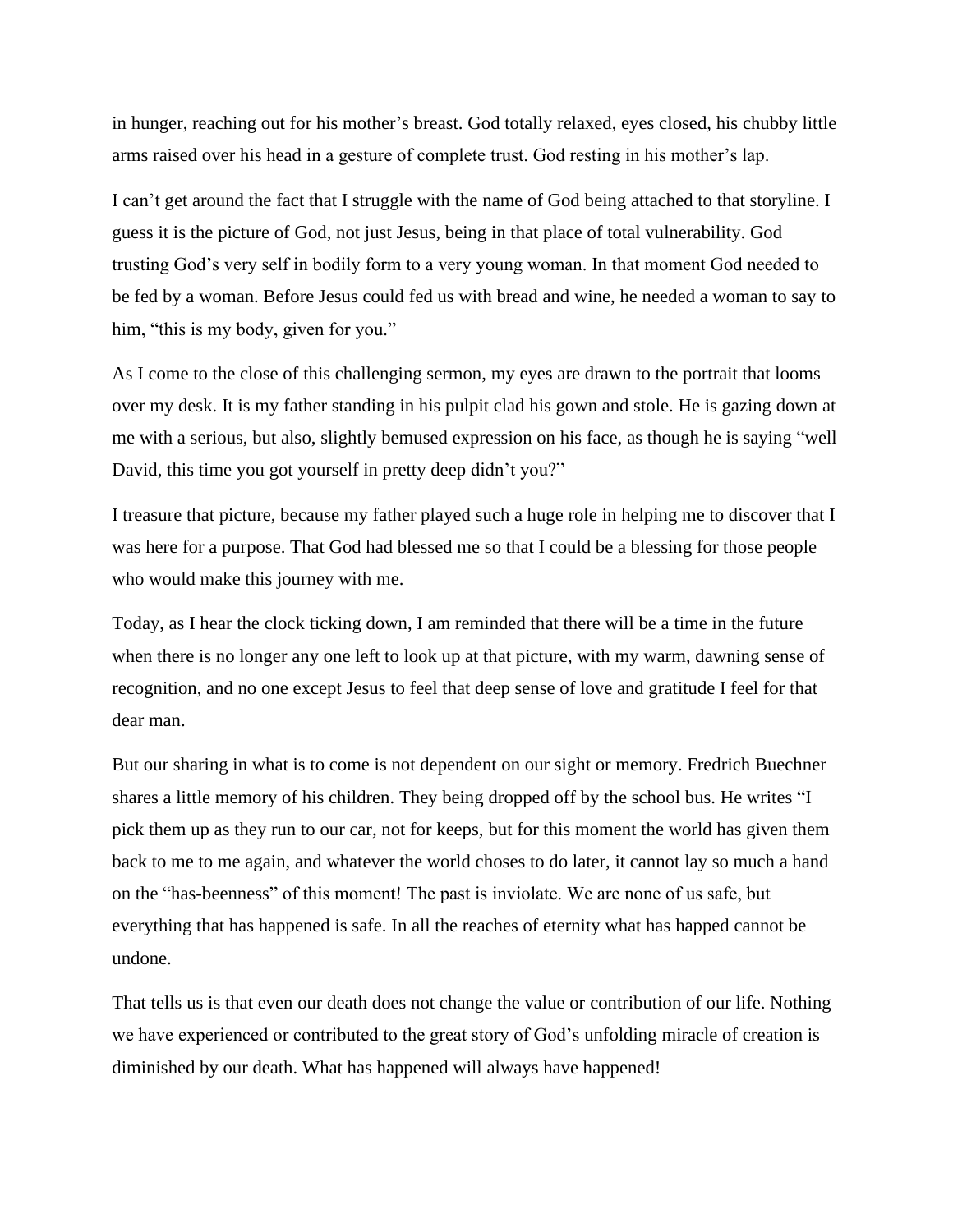We will always be part of that miraculous story which includes our family and friends, and, of course, our enemies, and all our other kinfolk, stately trees and humble mosses, gentle rains, and warmth of suns. All of whom have so much to teach us about how to live with gratitude and compassion on this blessed earth.

As I end this message, I simply want to say again, I am at peace with whatever is coming for me. These past few days since we received the news of the cancer that has invaded my body, Sonja and I have been showered with prayers and support of all kinds. I have been able to share some wonderful time together with family and friends. And Sonja has been the fierce Warrior on my behalf, tirelessly working to provide for my wellbeing! I feel deeply blessed and surrounded by love.

I end this rambling sermon with a few lines of a poem entitled: An Old Preacher's Prayer, as he celebrates the 89<sup>th</sup> anniversary of his birth. I would love to claim it as my own work, because it speaks to where my heart and mind is during these troubled times through which we are passing. but most of it comes from the pen of James Lowery a highly respected preacher from Henderson, North Carolina.

## An old Preacher's Prayer on the Eighty-Ninth Anniversary of His Birth.

Holy Son of the one true God. seated as ever at Her right hand in a place beyond place, removed yet listening as my grandfather's clock counts and chimes, numbering my hours and days, gathering speed, one chasing the other, tick tock, tick tock.

Earthy Son of God, standing by me here, present, as though in a sacrament, shoulder to shoulder with me here surrounded by the tokens of my preaching life: certificates, paintings, and books everywhere, and a large box of old sermons, some not half bad, others…well you know, my sin goes ever before me.

It's my eighty-ninth birthday and I've come here to pray as is my custom in this wee sanctuary. I like coming here with just you and me, where you don't seem to be bothered by my cluttered study and the crusting of my brain.